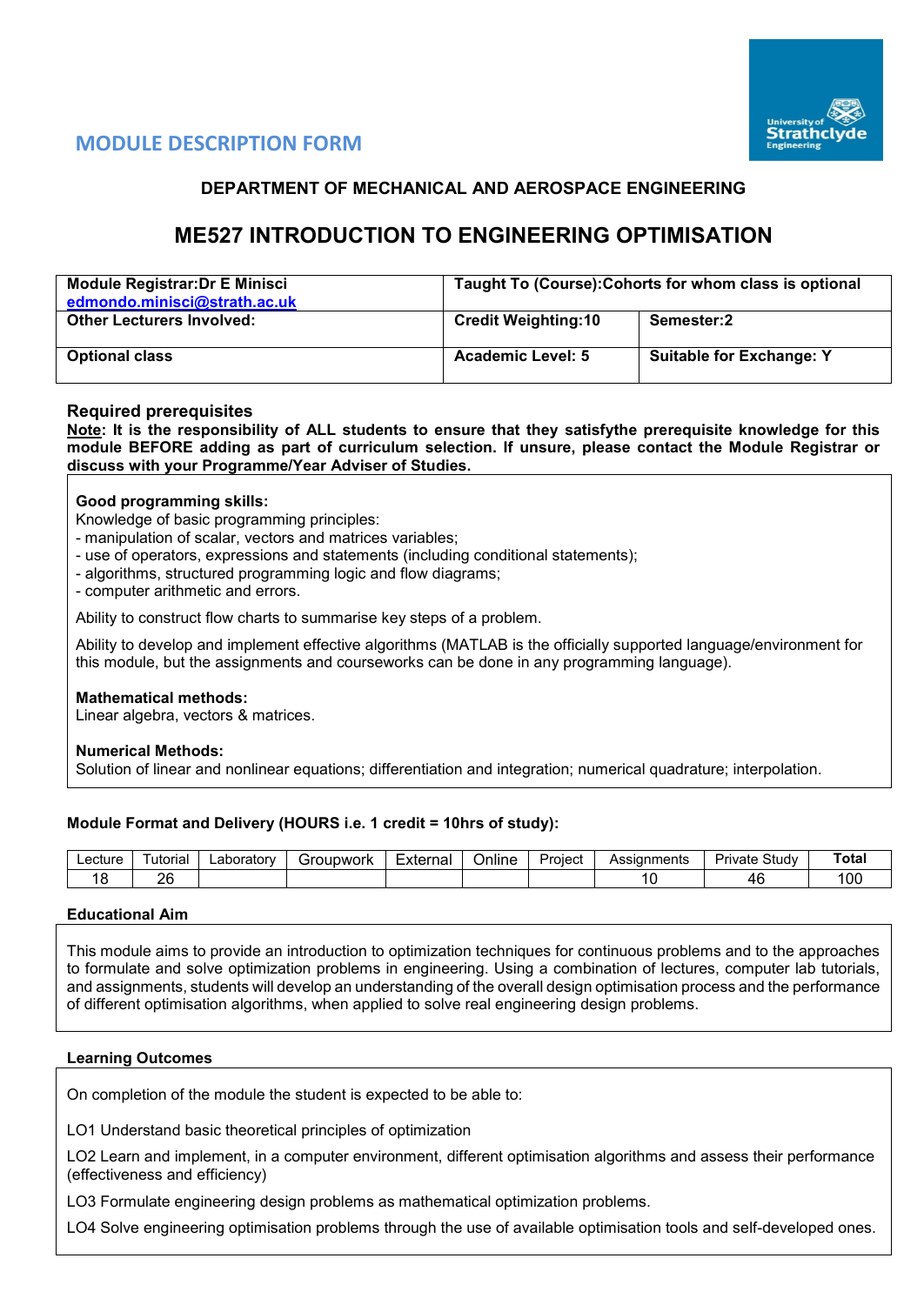## **Syllabus**

The module will teach the following:

- **Introduction** 
	- o Description of the optimisation process, and overview of real problems
	- o Brief classification of problems and optimisation algorithms
	- o Problem formulations
		- Unconstrained/Constrained problems
		- Single objective / Multi-objective problems
	- Optimisation algorithms and applications
		- $\circ$  Optimisation theory<br> $\circ$  Local optimisation a
			- Local optimisation and related software libraries
				- Derivative free algorithms to solve unconstrained and constrained problems
				- Derivative based algorithms to solve unconstrained and constrained problems
				- Multi-objective formulations
		- o Global optimisation and related software libraries
			- Stochastic algorithms to solve unconstrained and constrained problems
			- Multi-objective formulations
	- Approaches to handle expensive numerical models
		- o Design of Experiments
		- o Surrogate modelling approaches
		- o Surrogate based optimisation approaches

# **Assessment of Learning Outcomes**

## **Criteria**

For each of the Module Learning Outcomes the following criteria will be used to make judgements on student learning:

 $LO1$ 

C1 The ability to understand and describe how a general optimisation process works.

C2 The ability to describe the possible main features of the optimisation problems.

 $LO2$ 

C1 The ability to describe/implement the main characteristics/steps of mostly used optimisation algorithms.

C2 The ability to choose the best suited optimisation algorithm on the basis of the known features of the problem.

LO3

C1 The ability to understand main features of real design optimisation problems and convert them to the most convenient mathematical formulation.

LO4

C1 Students should know the most used optimisation libraries and should be able to apply and adapt them to solve cases of interest.

The standards set for each criterion per Module Learning Outcome to achieve a pass grade are indicated on the assessment sheet for all assessment.

#### **Principles of Assessment and Feedback**

*(within Assessment and Feedback Policy a[t:https://www.strath.ac.uk/professionalservices/staff/policies/academic/\)](https://www.strath.ac.uk/professionalservices/staff/policies/academic/)*

Regular feedback and discussion will be available in tutorial sessions.

Individual feedback will be available by appointment with the course lecturers.

Feedback from online tests will enable students to reflect on their understanding of the subject material as soon as they start working on the coursework.

Formal, summative feedback will be provided by the return of online test marks to students after assessment. Individual feedback on the online test may be arranged, via drop-in sessions or single appointments.

Discussion of the course material between teacher-student and also amongst peers will be encouraged in tutorial sessions. Students will also be encouraged to discuss the coursework with their peers to improve learning.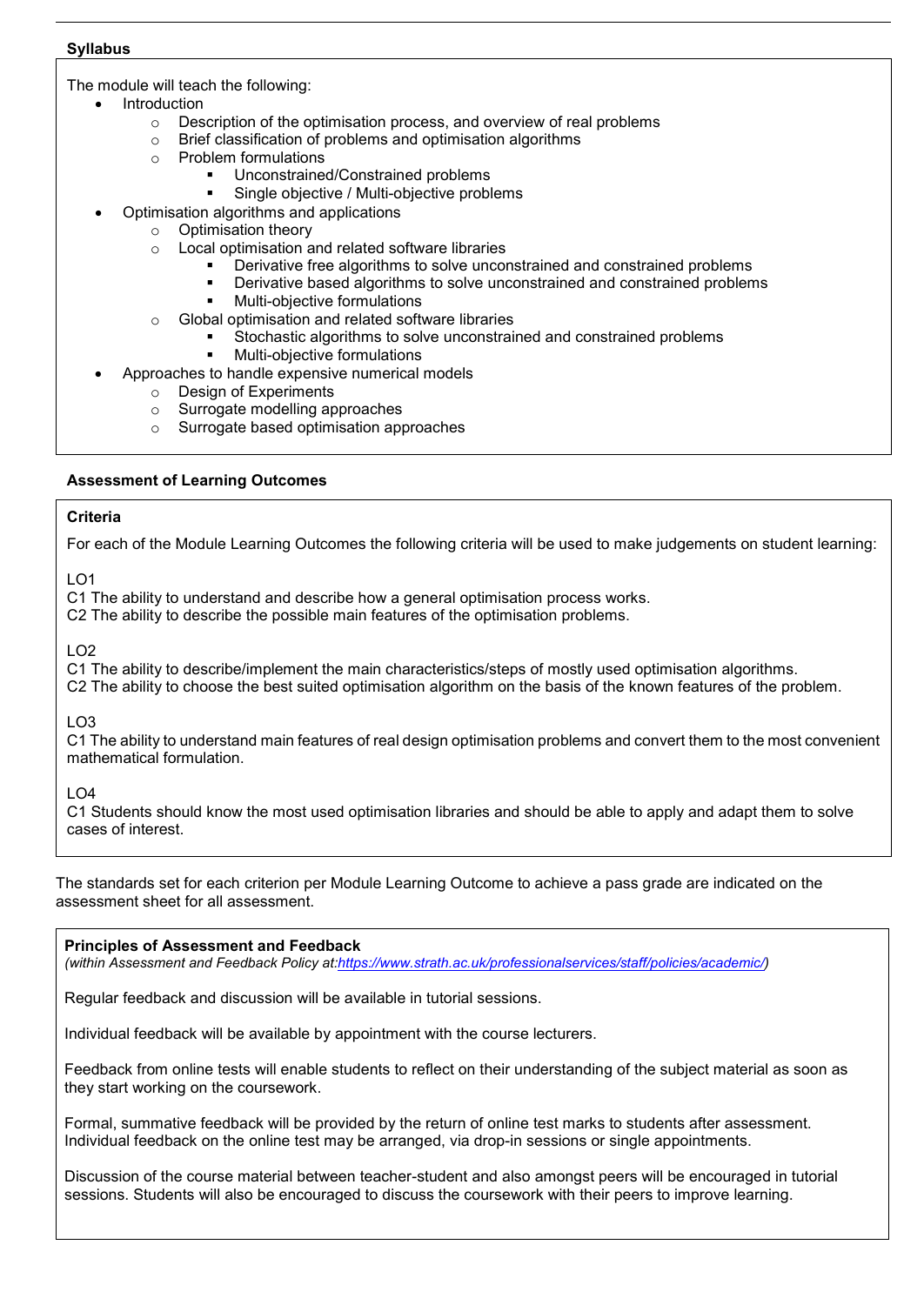The coursework will be returned with marks and written feedback to allow students to reflect on their performance. Coursework results will be discussed as soon as possible (date and time will be agreed to meet and review the submissions and the feedbacks).

# **Assessment Method(s) Including Percentage Breakdown and Duration of Exams** *(individual weightings)*

| <b>Examination</b> |          |          |            |         | <b>Coursework</b> |         | <b>Practical</b> | <b>Project</b> |           |  |
|--------------------|----------|----------|------------|---------|-------------------|---------|------------------|----------------|-----------|--|
| Number             | Month(s) | Duration | Weiahtina  | Number  | Weiahtina         | Number  | Weiahtina        | Number         | Weighting |  |
|                    | Februarv | 30 mins  | 30%        |         | 50%               |         | 20%              |                |           |  |
|                    | March    | each     | (15% each) |         |                   |         | (10% each)       |                |           |  |
| ∟O1-LO4            |          |          |            | .O1-LO4 |                   | -01-L04 |                  |                |           |  |

*\*L/Os:Indicate which Learning Outcomes (L01, L02, etc) are to be assessed by exam/coursework/practical/project as required.*

#### **Coursework / Submission deadlines (***academic weeks***):** Coursework 1: submission Monday of week 11

#### **Resit Assessment Procedures:**

Submission of alternate ^^coursework prior to commencement of the August exam diet.

**^^Students must contact the module Registrar for coursework details as soon as they know that they are required to resit this class.**

## **PLEASE NOTE:**

**Students must gain a summative mark of 50% to pass the module. Students who fail the module at the first attempt will be re-assessed before the August diet. This re-assessment will consist entirely of acoursework. No marks from any previous attempts will be transferred to anew resit attempt.**

#### **Recommended Reading**

| <b>***Purchase recommended</b> | **Highly recommended reading*For reference* |
|--------------------------------|---------------------------------------------|
|                                |                                             |

A reading list of recommended texts is issued at the start of the class. No single text is used. Comprehensive lecture slides are provided

#### **Additional Student Feedback**

*(Please specify details of when additional feedback will be provided)*

| Jate            | --<br>ıme     | Room<br>N0                                   |
|-----------------|---------------|----------------------------------------------|
| Weekly<br>. I V | adreed<br>pe. | Check<br>webpages for details »<br>timetable |

| Session: 2021/22 |
|------------------|
|------------------|

#### **Approved:**

| <b>Course Director Signature: E Henderson</b> |  |  |  |  |  |  |  |
|-----------------------------------------------|--|--|--|--|--|--|--|
| Date of Last Modifications: 31/08/2021        |  |  |  |  |  |  |  |

(Updated July2021-MAE)